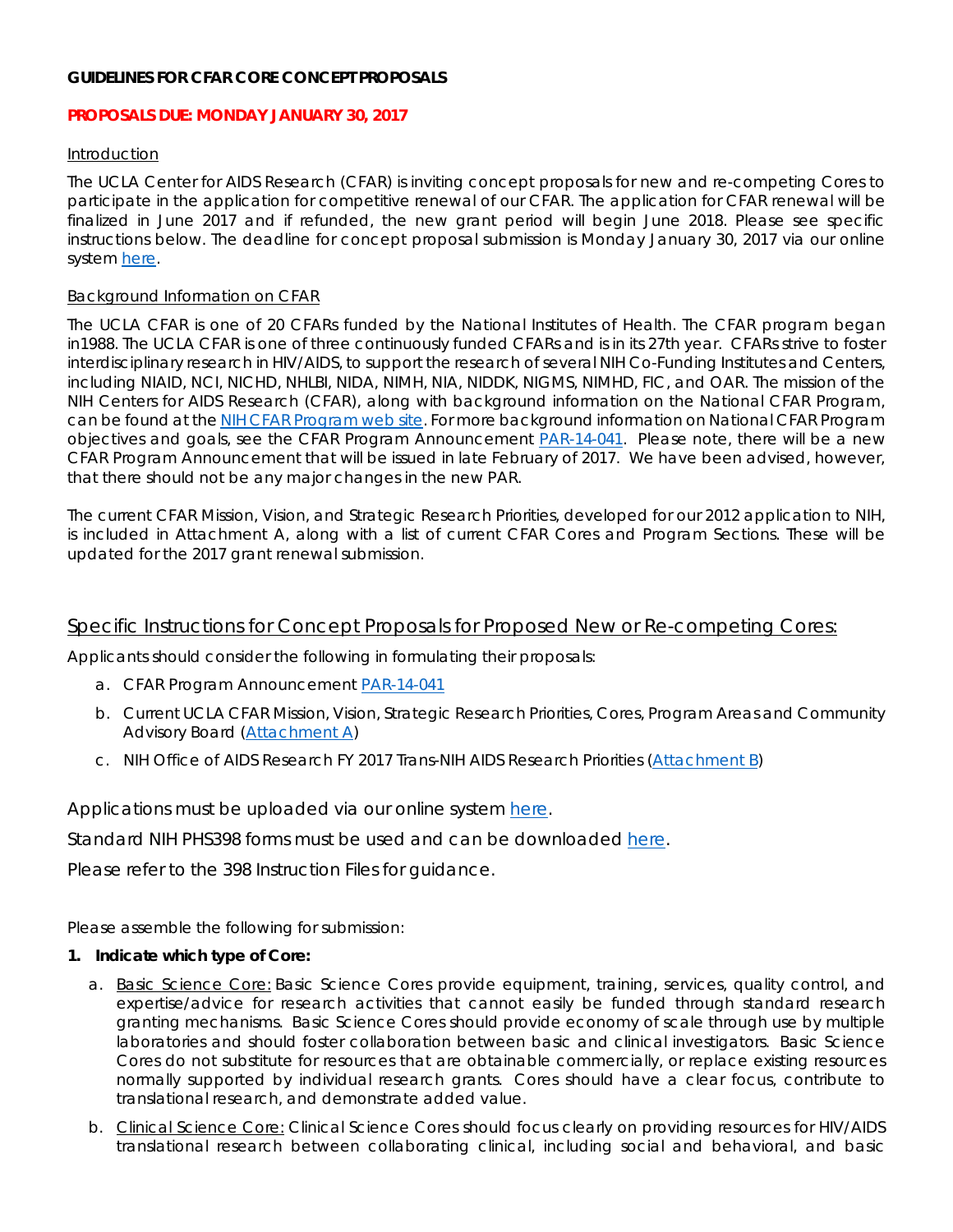scientists. The primary distinction between a Basic and Clinical Science Core is that a Clinical Science Core involves direct interaction with a human subject (e.g., a single blood draw, sample and data collection, use of behavioral study instruments) or indirect interaction (e.g., developing a database or repository for clinical specimens) with human subjects. Activities that will not be supported by a CFAR Clinical Science Core are normal patient care, including screening of clinical specimens, diagnosis, treatment, or rehabilitation.

c. Other Core: Other Cores that advance the local HIV/AIDS research effort. Some examples of other cores include, but are not limited to: Social/Behavioral/Prevention, Implementation Sciences, Specimen banking, Biostatistics/Bioinformatics, Health Disparities, and International.

# **2. Provide list of key personnel, including eRA Commons ID**

#### **3. Brief Description of Core**

a. Provide a succinct and accurate description of the proposed work when separated from the application. Avoid describing past accomplishments and the use of the first person.

# **4. Budget and Budget Justification** (MUST use standard [PHS 398 format\)](http://grants.nih.gov/grants/funding/phs398/phs398.html)

- a. On average, Core budgets are approximately \$144,000 (direct costs) per year for five years.
- b. The following sections, in the order below, should be combined into one pdf to upload here. All forms are required.
	- i. Form Page 4: Detailed Budget for Initial Budget Period
	- ii. Form Page 5: Budget for Entire Proposed Project Period (5 years)
- c. Label the pdf as '[Last Name], [First Name] –Core Budget'

#### **5. Specific Aims** (**1 page max;** MUST use standard [PHS 398 format\)](http://grants.nih.gov/grants/funding/phs398/phs398.html)

- a. Clearly state how the core will contribute to the goals of the CFAR, how this core will provide services to HIV/AIDS research beyond what is currently available, and/or increase effectiveness by sharing expertise or centralizing labor-intensive tasks, how it will encourage and facilitate collaborative work, or provide training to new investigators.
- b. Use the 'Continuation Format Page' template, no more than ½ inch margins and Arial 11 font.
- c. Label the pdf as '[Last Name], [First Name] –Specific Aims'

#### **6. Research Strategy** (**4 pages max**; MUST use standard PHS [398 format\)](http://grants.nih.gov/grants/funding/phs398/phs398.html)

- a. Use the 'Continuation Format Page' template, no more than ½ inch margins and Arial 11 font.
- b. Label the pdf as '[Last Name], [First Name] –Core Research Strategy'
- c. The Research Strategy MUST consist of the following three main components:

#### i. **Significance**

Describe the effect that the proposed Core will have on CFAR investigators' HIV/AIDS research efforts. Applicants should specifically indicate how their core will promote research in the NIH priority areas [\(https://grants.nih.gov/grants/guide/notice-files/NOT-OD-15-137.html\)](https://grants.nih.gov/grants/guide/notice-files/NOT-OD-15-137.html). This section must include the following 5 subsections using the underlined titles below:

- 1. Value Added: Describe how the proposed Core will provide added value to HIV/AIDS research conducted at the institution(s). See description of added value in the CFAR PA, Part 2, Section I [\(http://grants.nih.gov/grants/guide/pa-files/PAR-14-041.html\)](http://grants.nih.gov/grants/guide/pa-files/PAR-14-041.html).
- 2. Support the CFAR's research base, foster synergy, enhance HIV/AIDS research collaborations, and produce an economy of scale: For re-competing Cores, be certain to include concrete examples of how the above has been facilitated by the Core. For newly proposed Cores, be certain to describe concrete examples of areas where this Core will allow for these to occur.